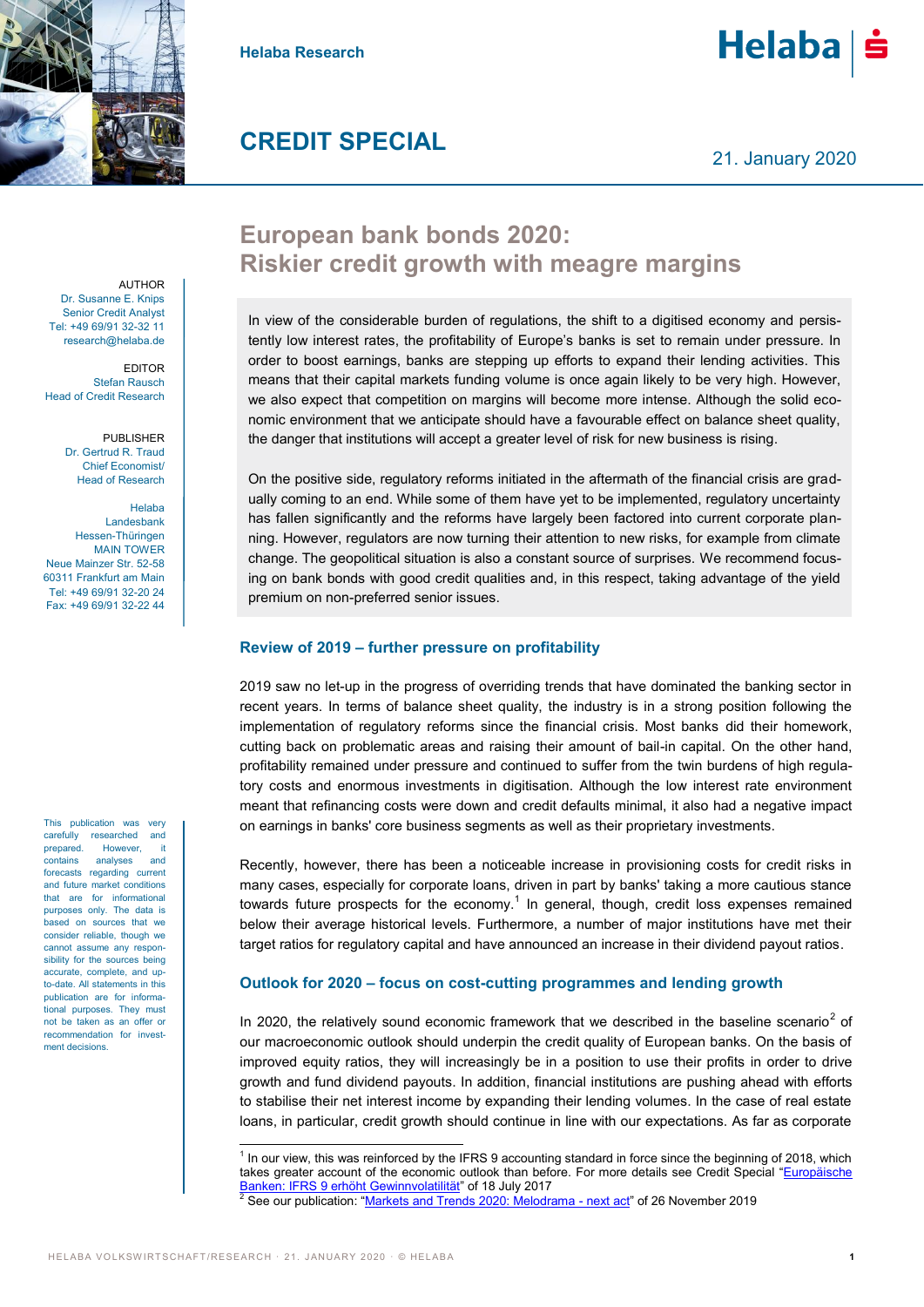loans are concerned, new business has recently declined as the economy has weakened, but our economic outlook suggests that expansion will resume in 2020. Overall, however, it is clear that the credit cycle has now entered a mature phase and that, meanwhile, competition has become extremely tough. Our observations suggest that, in many cases, the pricing of new lending business is no longer commensurate with its risks. The danger that banks will accept a lower quality in their new credit business and relax their lending standards is mounting.



#### Credit growth partially offsets pressure on margins Growth in corporate lending levels off Corporate loans, % yoy % yoy % you



The costs of digitisation and regulation remain enormous for the sector as a whole. In addition, there are increasing regional differences in quality: Scandinavian banks, for example, are struggling with the consequences of money laundering scandals; in Germany, institutions are suffering from structurally low profitability. Cost-cutting programmes, which have been launched in response to weak profitability, are therefore still on the agenda.

#### **Low interest rates – banks reluctant to pass them on to retail customers**

Hopes for higher interest rates were disappointed in 2019. The low interest rate environment is acting as an increasing drag on the profitability of European banks, with the principal areas affected being earnings from banks' own financial investments and net interest income from customer deposits. This is compounded by lower earnings from maturity transformation due to the flatter yield curve, which is attributable in no small part to the ECB's longer-term refinancing operations.

The consequences of negative money market rates are particularly noticeable in terms of customer deposits, which meanwhile represent a loss-making business for banks. Banks have already been levying negative interest rates on deposits from institutional and corporate customers for many years. When it comes to private customers, though, they are still reluctant to impose negative interest rates on deposits across the board. For many financial institutions, however, it appears that the limit to their tolerance has been reached, with the result that they are becoming increasingly willing to pass on negative interest rates to private customers as well.

Historically, deposits from customers have made up a substantial portion of German banks' balance sheets, which is reflected in the relatively high level of excess liquidity parked at the ECB. For this reason, the negative ECB deposit rate of -0.5 % has a more adverse effect on them compared to other European banks, notwithstanding the fact that the tiered system of interest rates announced by the ECB in September 2019 will bring some relief. French and Spanish banks, for example, have so far been more successful in stabilising their total earnings. Our research shows that French banks have primarily benefitted from strong net commission income, while the major Spanish banks are well positioned in the growth markets of South America.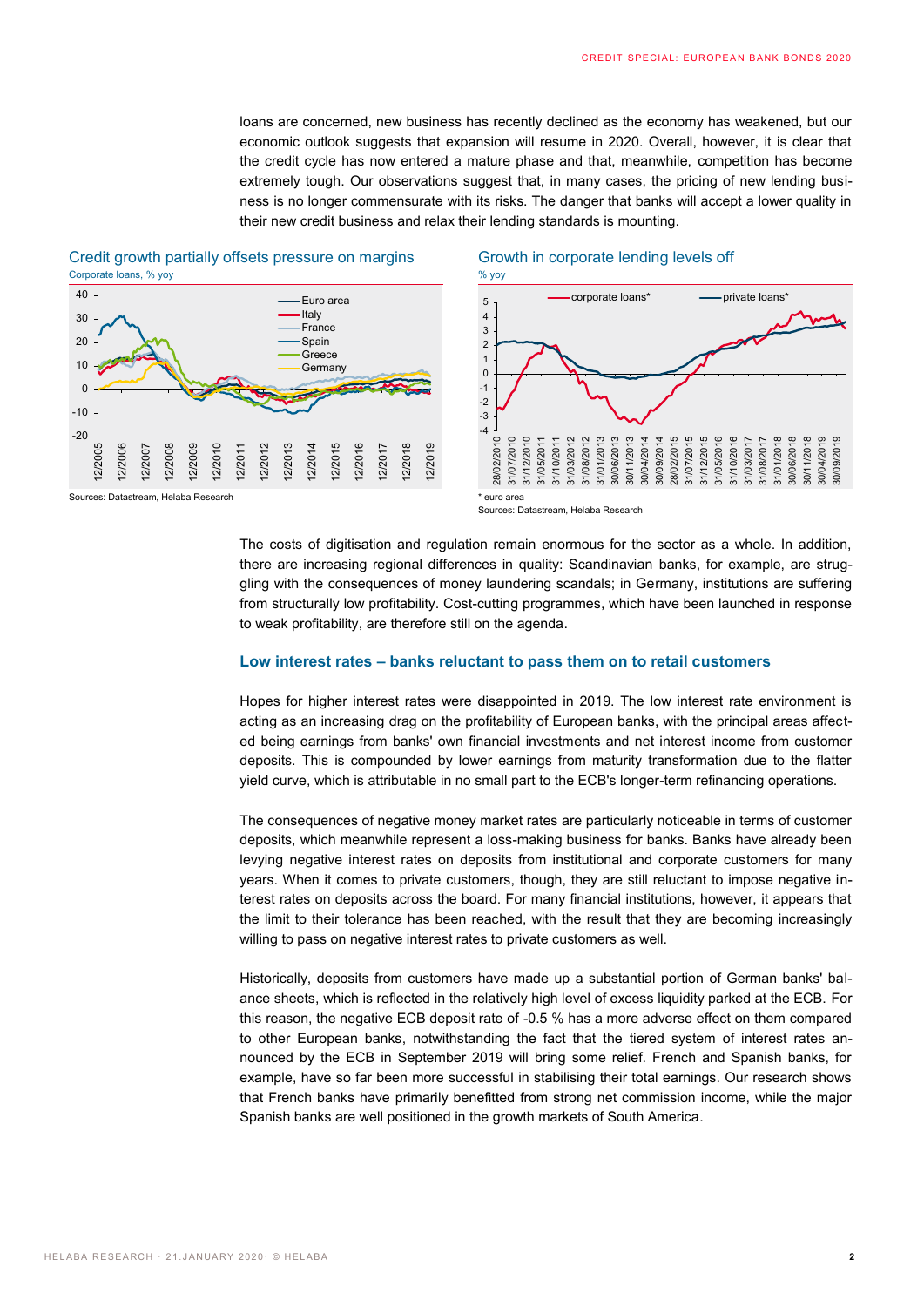

German banks take biggest hit from negative ECB deposit rate Deposits of European banks at the ECB, November 2019, in EUR (billions)

Sources: ECB, Helaba Research

Overall, we consider banks with traditional business models that are focused on regional markets and a comparatively high proportion of interest-bearing business to be most severely affected by the low interest rate environment. At many such banks in Germany, legacy portfolios of higherinterest loans and securities are increasingly reaching maturity and must be replaced by lowerinterest bearing exposures.

Interest margin in Europe still quite stable ...





\* Net interest income/interest-bearing assets, weighted average Sources: EBA, Helaba Research

Sources: SNL, Helaba Research

According to the Bank for International Settlements in Basel (BIS), the core Tier 1 capital of 86 major global banks rose by around 91 % to EUR 3,720 billion between June 2011 and December 2018. Monetary policy easing is therefore largely negated by more stringent capital requirements for credit exposures.

#### **Regulatory reforms – more new developments on the way in 2020 as well**

The Basel Committee had already completed its work on post-crisis regulatory reforms as early as the end of 2017 when it published a catalogue of amendments to the Basel III framework (commonly known as Basel IV). $^3$  As a result, numerous statutory amendments were made in Europe in 2019, some of which applied immediately while others have yet to be implemented on a national basis over the course of 2020. Further amendments to legislation will be introduced this year. In the following section, we have detailed what we consider to be the most important changes for bondholders.

 $3$  Collective term for regulatory reforms adopted by the Basel Committee on Banking Supervision that have not yet been fully incorporated into the CRR and CRD. In contrast to Basel III, the changes introduced by which were primarily aimed at strengthening regulatory equity ratios, Basel IV focuses on risk-weighted assets - the measurement of a bank's risk positions (credit, market, counterparty and operational risks). The harmonisation of the liability cascade in the event of insolvency had already been brought forward by an amending directive to the BRRD and was to be implemented throughout the EU by the end of 2018 (see Credit Special "Bank bonds [in Germany: Imminent launch of new preferred senior bonds](https://www.helaba.de/blueprint/servlet/resource/blob/docs/474606/e31855d90d4e10aa0031e238969828f9/cs-20180907-data.pdf)" of 25 June 2018)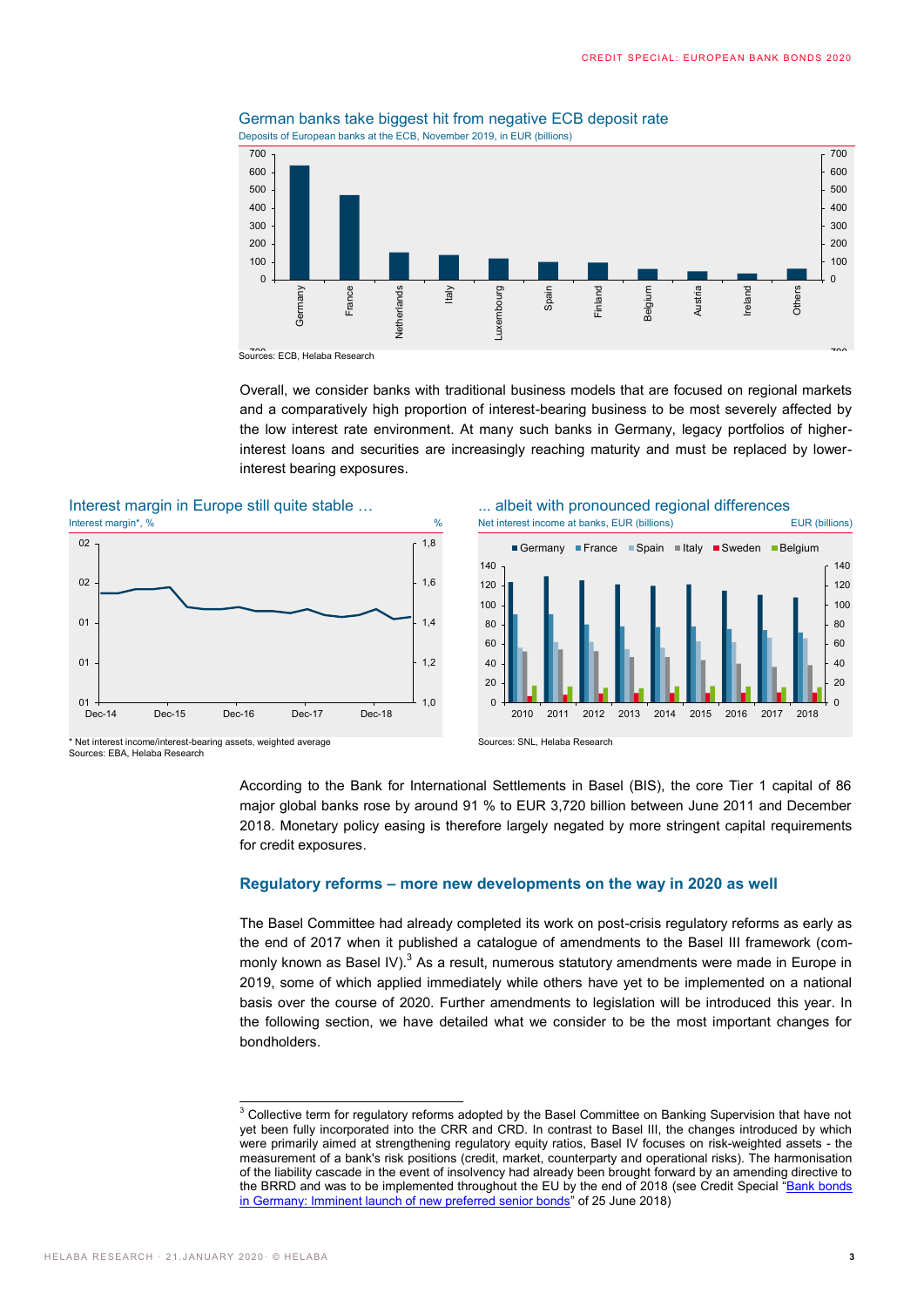#### **Package of banking reforms to be partially implemented in 2020**

In 2019, the European Parliament adopted the so-called banking package with amendments to the framework for bank resolution (BRRD II/SRMR II) and minimum capital requirements (CRR II/CRD V). The amended Capital Requirements Regulation (CRR II) entered into force immediately on 27 June 2019, although in some cases with a substantive transition period of two years, i.e. until 28 June 2021. From the standpoint of bondholders, this will mean that requirements for the non-riskbased leverage ratio (LR, leverage ratio) and the structural liquidity ratio (NSFR, net stable funding ratio), for example, will be binding from the end of June 2021.The amended CRD V (Capital Requirements Directive) and BRRD II (Bank Resolution and Recovery Directive), on the other hand, must now be transposed into national law within 18 months in the individual countries, i.e. by the end of 2020 at the latest.

Moreover, since the end of June 2019, changes to the minimum requirements for total eligible liabilities (MREL) have already been in force for those European banks that are simultaneously classified as globally systemically important institutions (G-SII). These changes are aimed at aligning the European requirements to existing requirements at the level of the G-20 on total lossabsorbing capacity (TLAC) for globally systemically important institutions. While the globally applicable TLAC rules were also to be calculated on the basis of risk-weighted assets (RWA) from the outset, European law initially only provided for unweighted total assets as the denominator for the MREL ratio. Large systemically important institutions were thus faced with a multitude of different requirements for calculating their bail-in capital. This problem has now been eliminated and the international regulations have been harmonised. In addition, fixed minimum MREL ratios have been introduced for European G-SIIs. In principle, the respective supervisory authorities in Europe continue to set minimum ratios for specific institutions, but these may exceed the legal minimum ratios that have now been introduced.

|                                                                                                                                                                             | <b>G-Slls</b>                                                                        | <b>Top-tier banks</b><br>(> EUR 100 bn total as-<br>sets and fishing option)       | <b>Other banks</b><br>(for which a resolution<br>process is intended)                        |  |
|-----------------------------------------------------------------------------------------------------------------------------------------------------------------------------|--------------------------------------------------------------------------------------|------------------------------------------------------------------------------------|----------------------------------------------------------------------------------------------|--|
| Since entry into force<br>of banking package<br>(28 June 2019)                                                                                                              | 16 % RWA<br>6 % LRE<br>Higher bank-specific re-<br>quirement, if applicable          | Bank-specific<br>requirement                                                       | Bank-specific<br>requirement                                                                 |  |
| from $2022$                                                                                                                                                                 | 18 % RWA<br>6.75 % LEA*<br>Higher institution-specific<br>requirement, if applicable | 13.5 % RWA<br>5 % LEA<br>Higher institution-specific<br>requirement, if applicable | Bank-specific<br>requirement                                                                 |  |
| from 2024                                                                                                                                                                   | See above,<br>plus 8 % TLOF**                                                        | See above,<br>plus 8 % TLOF**<br>(but no higher than 27 %<br>RWA)                  | Bank-specific<br>requirement;<br>plus 8 % TLOF**<br>at discretion of<br>resolution authority |  |
| Subordination requirement<br>* I EA: Leverage Exposure Amount ** TLOE: Total Liabilities and Own Funds *** No Creditor Worse Off creditors may not be treated less favoura- | Discretionary subordination requirement                                              | Case-by-case decision<br>(NCWO***- check)                                          |                                                                                              |  |

#### MREL at a glance

Items and rules

\* LEA: Leverage Exposure Amount \*\* TLOF: Total Liabilities and Own Funds \*\*\* No Creditor Worse Off, creditors may not be treated less favourably than in the event of insolvend

Sources: Deutsche Bundesbank, BaFin, Helaba Research

In addition, EU lawmakers expanded the group of banks subject to a statutory minimum MREL ratio to include other banks with total assets in excess of EUR 100 billion and those which, in the opinion of the national resolution authority, pose a systemic risk in the event of default. The term "top-tier banks" was introduced for this purpose. As far as we are aware, this is provided for by BRRD II and must therefore be transposed into national law within 18 months and thus by the end of 2020.

#### **Proposed CRR III /CRD VI legislation expected shortly**

The implementation of further elements of the Basel III catalogue of changes is still pending. In particular, changes in the areas of credit risks and trading as well as operational risks will, in our view, only be incorporated into a future CRR III regulation. The aim here is to limit the scope for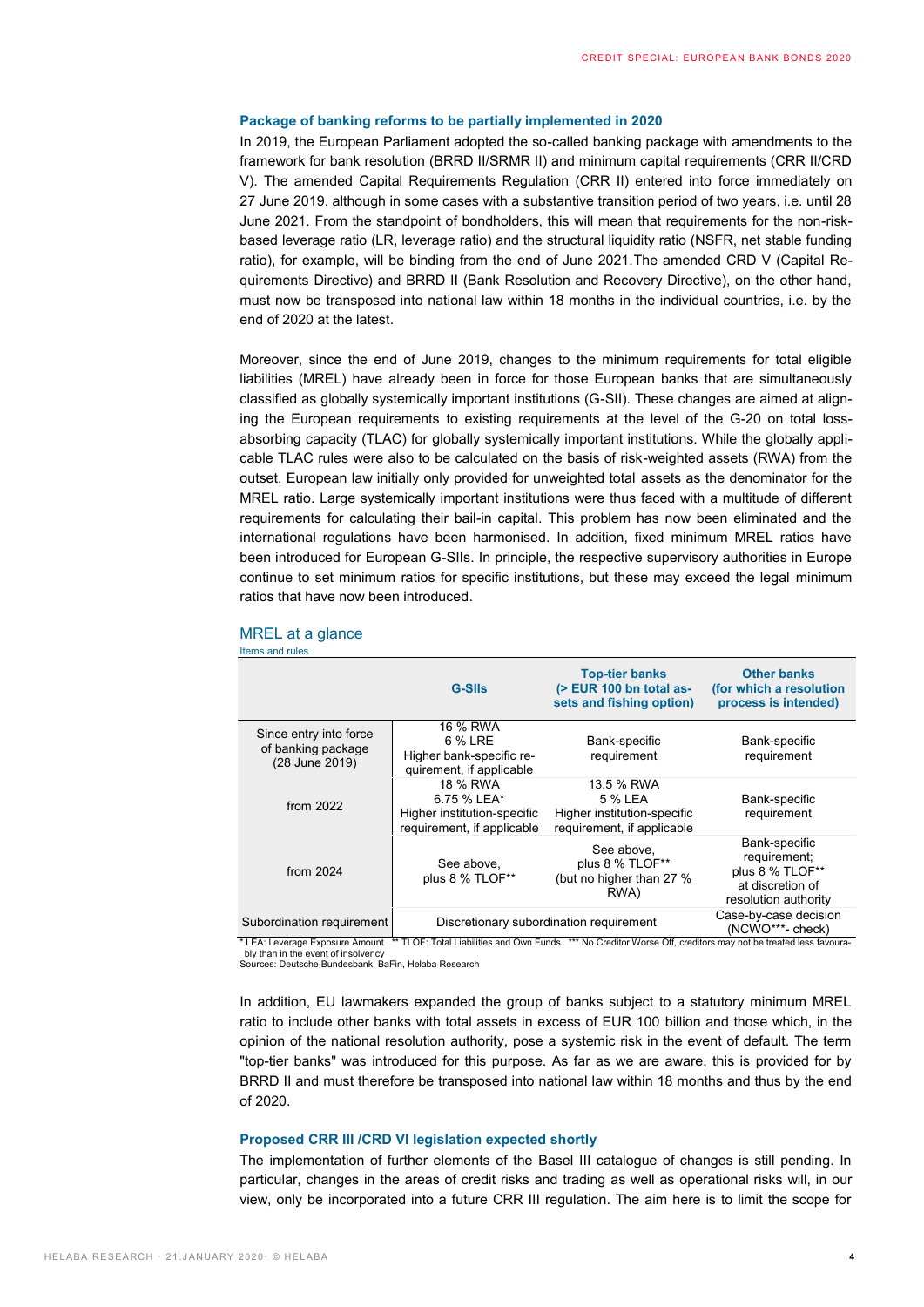banks to apply internal models for measuring risk-weighted assets and to achieve convergence with standard models. A major change, an output floor that will ultimately reach 72.5  $\%^4$  in its final state, is due to be gradually phased in between 2022 and 2027. In the near future, the EU Commission is expected to submit a legislative proposal to amend the CRR accordingly, with a view to the rules entering into force at the beginning of 2022.

This will be accompanied by a significant increase in RWAs, as impact studies by the EBA also show.<sup>5</sup> However, banks have long been aware of the additional capital requirements. Prior to the compromise struck in 2017, discussions had been ongoing for several years already and, in some cases, involved talk of even more stringent requirements. Consequently, institutions have spent many years preparing themselves for the introduction of stricter rules. Dutch banks, for example, will be particularly adversely affected by the output floor due to their considerable exposure to the private mortgage finance segment, which has hitherto benefitted from comparatively favourable treatment in terms of minimum capital requirements. ABN AMRO and Rabobank originally estimated the resulting increase in regulatory risk-weighted assets at up to 35 % each. Both banks have initiated a comprehensive range of countermeasures and are making very good progress in this respect. Rabobank, for example, has already announced a far-reaching transformation programme with a significant reduction in business volumes by 2015. In our view, Commerzbank's decision, announced at the end of September 2019, to sell its Polish mBank subsidiary as part of a strategic realignment can also be considered a reaction to the increase in risk-weighted assets resulting from Basel IV.

Furthermore, according to media reports, discussions are also taking place on the possibility of measures to provide relief. These include, for example, a proposal to reduce the share of Tier 1 capital as a proportion of the minimum ratio in favour of less expensive instruments. Another conceivable option appears to be a more flexible approach to switching between the standard approach and internal models used to calculate risk-weighted assets. Moreover, additional changes are already emerging. For example, it remains to be seen whether loans to the public sector will require a higher level of capital backing.

#### **Completion of the banking union - no signs of uniform deposit protection in the near future**

The harmonisation of European deposit guarantee schemes, which is needed to complete the banking union, will be back on the agenda in 2020 as well. The aim of the Basel reforms and the associated banking package is to further reduce risks on banks' balance sheets. Together with a reduction in non-performing loans, this is regarded by many observers as a prerequisite for the introduction of a uniform, Europe-wide deposit guarantee scheme.

In our view, a uniform deposit guarantee scheme for major banks' cross-border activities, over and above the harmonisation already achieved, does not constitute a decisive factor.<sup>6</sup> Instead, it is more crucial that national deposit guarantee schemes reach their target level in the interest of general financial market stability. We believe that a far greater degree of structural harmonisation between countries than is currently the case, underpinned for example by a uniform insolvency framework, would be a necessary precondition for uniform deposit protection. This is the only way to ensure that, in times of a deteriorating economic environment, there is no repeat of a divergent increase in non-performing loans from one country to another. $<sup>7</sup>$ </sup>

 $4$  RWAs based on internal models must correspond to at least 72.5 % of the figure calculated using standard models

<sup>&</sup>lt;sup>5</sup> See Credit Special "[Europäische Banken: Finale Basel III-Regeln sorgen für Aufregung](https://www.helaba.de/blueprint/servlet/blob/docs/502192/ae8c2bc7331dbcc787d40c36fb0d12e4/cs-20190808-data.pdf)" of 8 August 2019

<sup>&</sup>lt;sup>6</sup> We believe that our view is confirmed by UniCredit CEO Jean Pierre Mustier, who recently made it clear when he was presented with the Banker of the Year award that UniCredit's business model works very well even without a uniform deposit guarantee scheme.

<sup>7</sup> See Credit Special "[Private Banken in Deutschland: Reform der freiwilligen Einlagensicherung](https://www.helaba.de/blueprint/servlet/resource/blob/docs/438168/fb130ec186ec76fe5909e2ce46945565/cs-20170926-data.pdf)" of 26 September 2017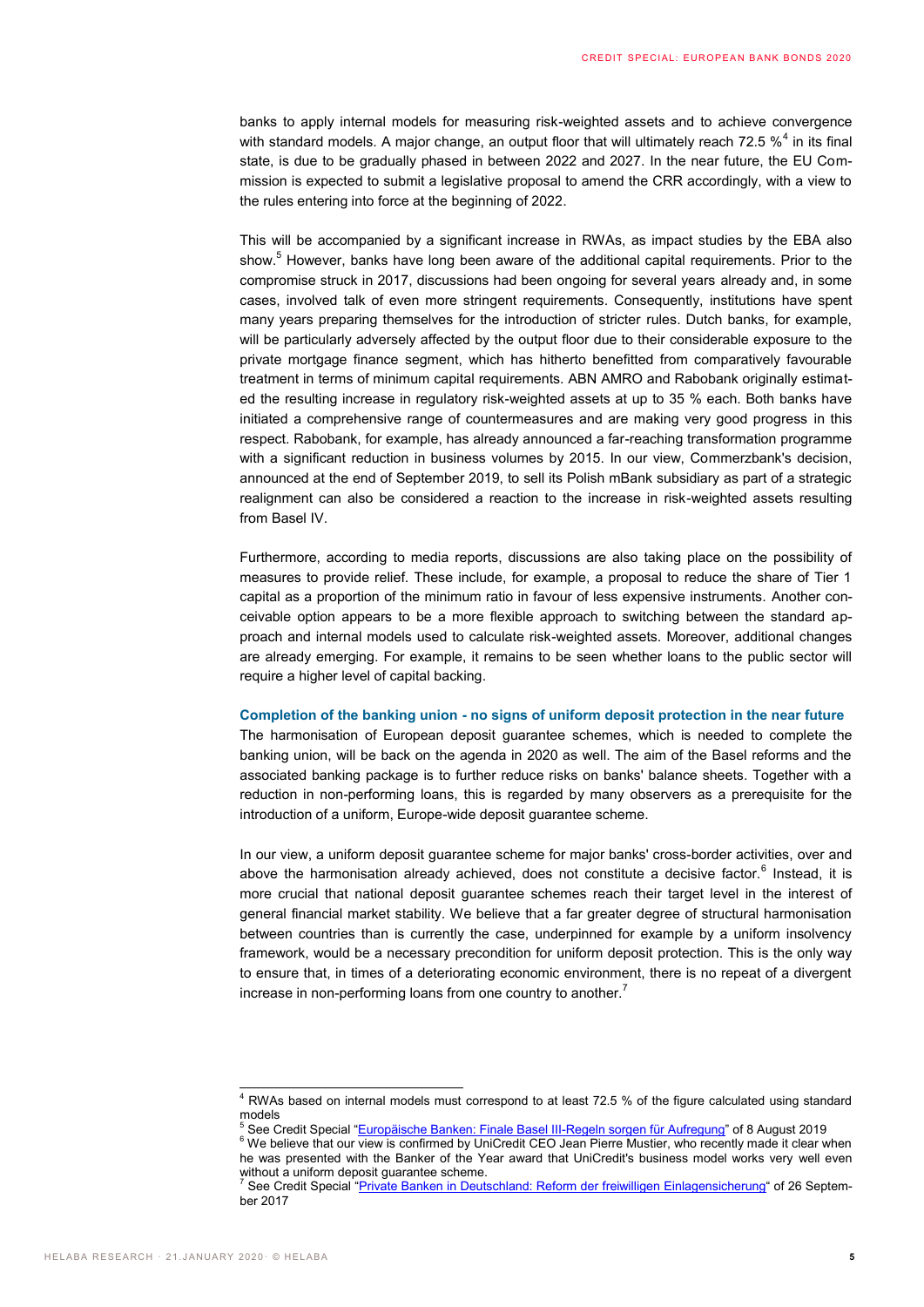#### **Likelihood of major cross-border mergers rather low**

In view of the low profitability of many institutions, there are repeated calls for large-scale mergers. Consolidation within countries will continue in line with our expectations. Moreover, banks will continue to make opportunistic acquisitions and disposals of certain business units. However, in conjunction with partly weak business models, we regard structural divergence as a significant obstacle to cross-border mergers between major banks.

#### **Decision on last resort for Single Resolution Fund (SRF)**

The forthcoming reform of the European Stability Mechanism (ESM) should further strengthen the sector's resilience: From 2024 at the latest, the ESM is due to be used as a common backstop for the Single Resolution Fund (SRF). Both funds have a target size of at least 1 % of covered deposits, most recently around EUR 65 billion in each case. This was agreed by the EU-27's heads of government as early as the end of 2018. $^8$  Should an expert opinion, which is expected to be published in 2020, demonstrate sufficient progress in the reduction of risks on banks' balance sheets, the ESM's function as a last resort backstop for the SRF may come into force even earlier.



Reduction in non-performing loans making progress

Sources: EBA, Helaba Research

#### **Sustainability – regulators dialling up the pressure**

Based on what we have observed, the Basel Committee on Banking Supervision (BCBS) and the Financial Stability Board in Basel (FSB) now seem to be turning their attention to new risks. Their focus is trained on issues such as cryptoassets, cyber risks, digitisation and the risks associated with the transition to a more sustainable economy (ESG - Environmental, Social and Governance). When it comes to governance, legal and reputational risks in connection with money laundering allegations are particularly significant for banks. For example, a major case involved Danske Bank, which was implicated in money laundering activities and whose correspondent banks, including Swedbank and Deutsche Bank, have since been confronted with serious accusations of wrongdoing. Furthermore, attention is increasingly shifting to the risks associated with climate change.

Since the UN Climate Change Conference in Paris at the end of 2015, financing the transition to a sustainable economy has become a key issue. The EU Commission estimates the additional investment required to achieve net-zero  $CO<sub>2</sub>$  emissions in Europe at up to EUR 290 billion annually. This is underlined by the Green Deal announced by the recently appointed EU Commission President, Ursula von der Leyen. The banking sector plays a crucial role in financing sustainable projects. At the same time, banks' credit exposures will lead to an indirect increase in the transformation and physical risks on their balance sheets. Meanwhile, it has become standard practice to exclude certain sectors, such as coal - not least in order to avoid reputational risks. However, in

<sup>&</sup>lt;sup>8</sup> See Credit Special "[Europäische Bankanleihen 2019: Banken vor schwierigem Balance-Akt](https://www.helaba.de/blueprint/servlet/blob/docs/484678/213936e682f44d1a5e025dba6cc5aed2/cs-20190109-data.pdf)" of 13 January 2019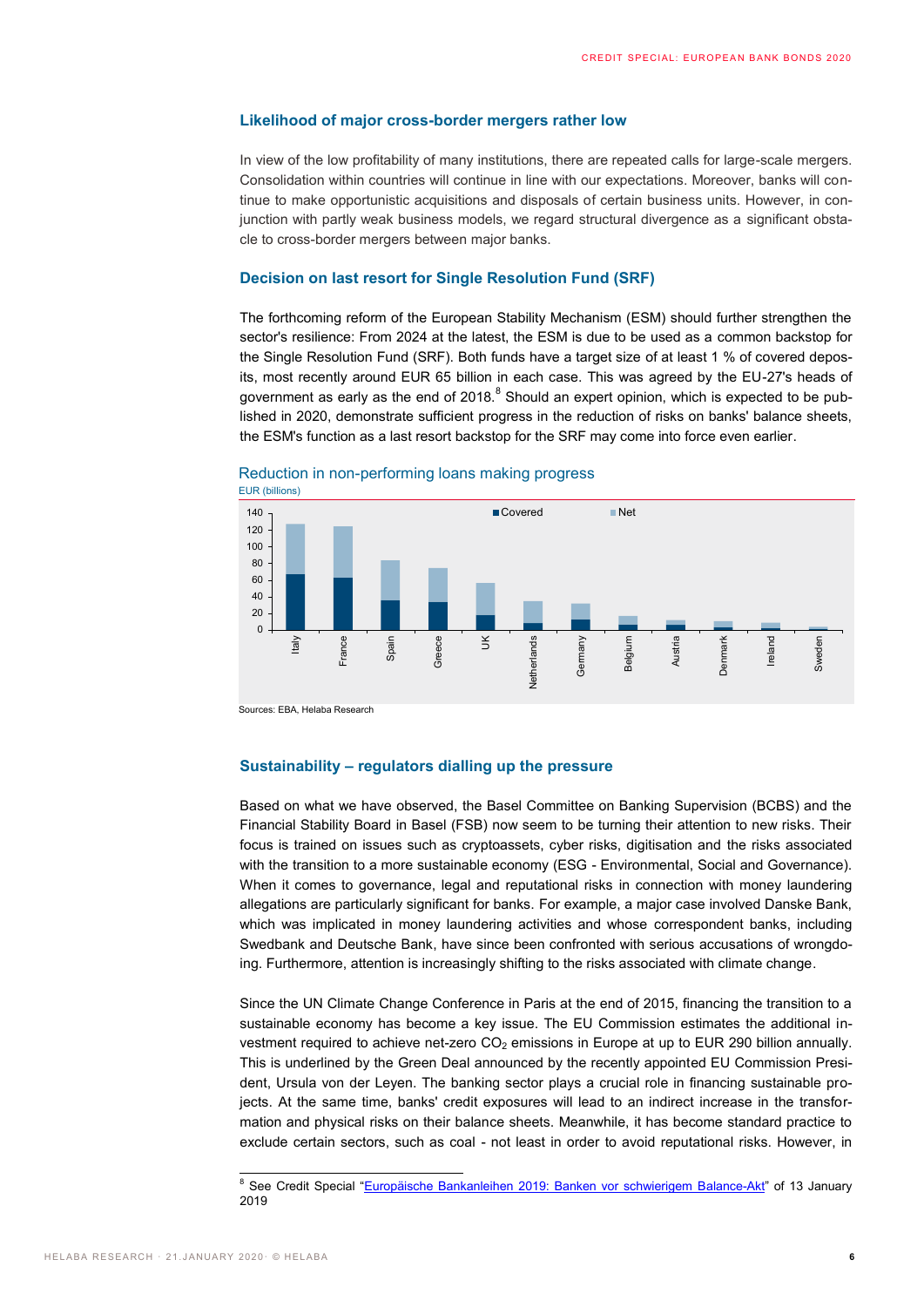many cases sustainability risks have not yet been fully incorporated into lending decision-making and margins.<sup>9</sup>

International regulators have identified the consequences of climate change as a source of financial risks. The BIS and Banque de France recently even warned that climate change could be the trigger for the next systemic financial crisis. One of the driving forces is the Network for Greening the Financial System (NGFS), which at the end of 2019 included 54 regulators as members and other institutions such as the World Bank and the International Monetary Fund as observers. We view sustainability and climate neutrality as a new priority for international regulators and assume that this trend will gain further traction throughout 2020.

Our expectations are that the opportunities and risks associated with the transformation of the economy to climate neutrality will become increasingly important for banks. Although there is enormous potential for new business in this area, it will also entail additional high costs. What is more, the development of appropriate risk tools and the adequate assessment of these risks when it comes to making lending decisions will be accompanied by significant challenges.

#### **Political environment to prompt volatility**

The US presidential election in November has the potential to trigger disruption in the business environment.<sup>10</sup> Additionally, when the United Kingdom leaves the EU at the end of January, so will London's financial centre. Our analysis shows that banks are well-prepared and have established the necessary infrastructure within the  $EU$ .<sup>11</sup> There are also repeated calls for a stronger capital market union. This is an issue that we are rather sceptical about: in our view, Europe's clear focus on lending to the real economy is a deeply entrenched structural feature and closely linked to its fiscal and legal framework.

#### **Primary market for senior unsecured bank bonds to remain strong**

2019 as a whole was a record year for the issuance of senior unsecured bank bonds with fixed coupons in the EUR benchmark segment, which rose by 50 % year-on-year to almost EUR 150 billion. This was the highest level since the crisis year of 2009. In our opinion, the reasons for this were a broad range of maturities, an extremely favourable market situation and an ongoing trend away from floating to fixed-rate coupons in a low interest rate environment. Furthermore, banks' core business activities were characterised by brisk credit growth. In addition, many banks, particularly in France and Spain, issued large volumes of non-preferred senior bonds to meet their minimum regulatory capital requirements.

For 2020 we expect fixed-rate senior unsecured issues in the EUR benchmark segment to reach around EUR 130 billion. Shorter maturities and slightly fewer non-preferred senior issues indicate a slight weakening. Many banks have now managed to establish adequate levels of regulatory capital, although in certain cases, such as Sweden, a substantial number of non-preferred issues are still pending. Overall, however, it is likely to be another very strong year in terms of bank bond issuance, supported by further positive growth in lending in the context of a buoyant business environment with low interest rates. We expect a growing share of cheaper preferred issues. In addition, we anticipate that funds scheduled for repayment in the second half of 2020 from the longerterm ECB refinancing programme TLTRO-II.1-3 of around EUR 300 billion will be largely replaced by the TLTRO-III.1-7 programme, which has been in operation since September 2019; a little over EUR 100 billion was already allocated in the first two tranches.

 9 For more detail see Credit Focus: "[Europäische Banken: Nachhaltigkeit rückt in den Fokus](https://www.helaba.de/blueprint/servlet/blob/docs/499436/c3b1e1d85c871d375fda35a883386b94/cs-20190704-data.pdf)" of 4 July 2019

<sup>&</sup>lt;sup>10</sup> See our publication: "<u>[Markets and Trends 2020: Melodrama -](https://www.helaba.com/media/docs/int/informations-for/research/markets-and-trends/markets-and-trends-20191126.pdf) next act</u>" of 26 November 2019<br><sup>11</sup> See our publication: "<u>Markets and Trends 2020: Melodrama - next act</u>" of 26 November 2019

See "[Financial Centre of Frankfurt: More than Brexit](https://www.helaba.de/blueprint/servlet/resource/blob/docs/506102/9635f3d5cd32e7683a62a4d4e916dbdb/financial-centre-focus--more-than-brexit-20191001-data.pdf)" of October 2019 and Credit Special "Europäische [Bankanleihen 2019: Banken vor schwierigem Balance-Akt](https://www.helaba.de/blueprint/servlet/blob/docs/484678/213936e682f44d1a5e025dba6cc5aed2/cs-20190109-data.pdf)" of 3 January 2019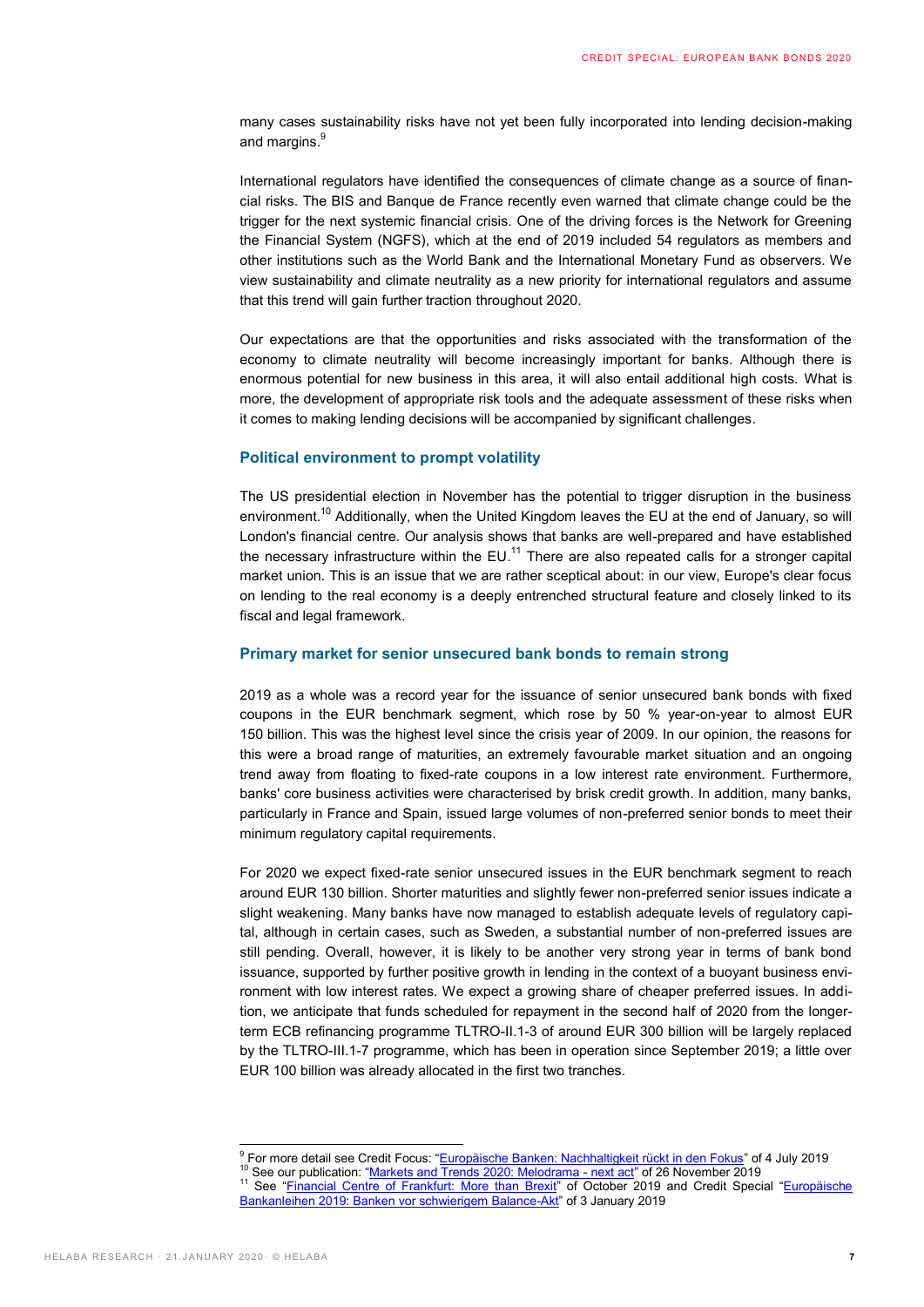|             | <b>Allocation</b> | <b>Settlement</b> | <b>Maturity</b> | <b>Allocated</b><br>amount<br>(EUR bn) | <b>Outstanding</b><br>amount<br>(EUR bn) |
|-------------|-------------------|-------------------|-----------------|----------------------------------------|------------------------------------------|
| TLTRO-II.1  | 24.06.2016        | 29.06.2016        | 24.06.2020      | 399.3                                  | 222.7                                    |
| TLTRO-II.2  | 22.09.2016        | 28.09.2016        | 30.09.2020      | 45.3                                   | 31.8                                     |
| TLTRO-II.3  | 15.12.2016        | 21.12.2016        | 16.12.2020      | 62.2                                   | 48.2                                     |
| TLTRO-II.4  | 23.03.2017        | 29.03.2017        | 24.03.2021      | 233.5                                  | 208.1                                    |
| TLTRO-III.1 | 19.09.2019        | 25.09.2019        | 28.09.2022      | 3.4                                    | 3.4                                      |
| TLTRO-III.2 | 12.12.2019        | 18.12.2019        | 21.12.2022      | 97.7                                   | 97.7                                     |
| TLTRO-III.3 | 19.03.2020        | 25.03.2020        | 29.03.2023      |                                        |                                          |
| TLTRO-III.4 | 18.06.2020        | 24.06.2020        | 28.06.2023      |                                        |                                          |
| TLTRO-III.5 | 24.09.2020        | 30.09.2020        | 27.09.2023      | $\blacksquare$                         |                                          |
| TLTRO-III.6 | 10.12.2020        | 16.12.2020        | 20.12.2023      |                                        |                                          |
| TLTRO-III.7 | 18.03.2021        | 24.03.2021        | 27.03.2024      | $\blacksquare$                         |                                          |

#### TLTRO II-III: Targeted longer-term refinancing operations by ECB

Overview

che Bundesbank Eurosystem, ECB Eurosystem, Bloomberg, Helaba Research

### **Spreads on senior unsecured bank bonds to remain low**

Our expectation is that stable credit qualities should ensure that spreads on bank bonds remain low, even if we forecast supply to be once again rather high. The ECB's purchasing programme will also contribute to indirectly supporting valuations. In an overall rather volatile environment<sup>12</sup>, we recommend focusing on issuers with high credit qualities while taking advantage of the yield premium on non-preferred senior bonds.

 $12$  'Melodrama' in the baseline scenario of our macroeconomic outlook, see publication: "Markets and Trends [2020: Melodrama -](https://www.helaba.com/media/docs/int/informations-for/research/markets-and-trends/markets-and-trends-20191126.pdf) next act" of 26 November 2019